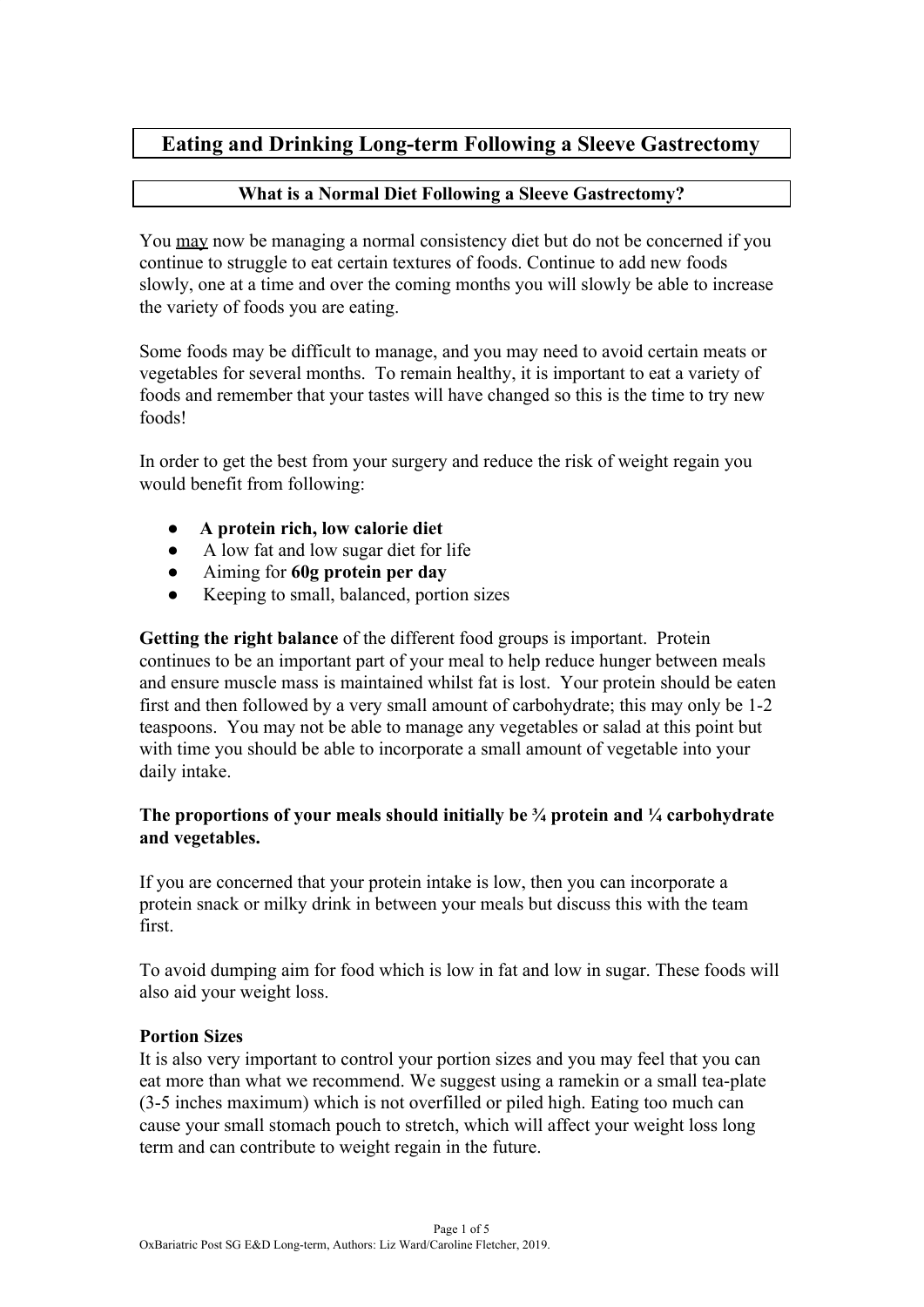**Portion sizes at this stage are a guide only.** We advise that you do not exceed these quantities but also be aware that you may not be able to manage this amount. Do not be concerned if you are managing only a few teaspoons of protein, 1 or 2 teaspoons of carbohydrate and no vegetables at all.

If your weight loss starts to slow down or it is not as you or your bariatric team had expected, it is likely that your portion sizes are too large. This can be discussed with the team at your next appointment or you can contact the team by telephone or email to discuss further.

**A new way of eating** will help you to work with your gastric sleeve. Aim to:

- $\bullet$  Eat slowly a meal should take around 15-20 minutes to eat. If you are taking longer than this, your meal will go cold and this is a sign that you are eating too much. Put utensils down in between bites to help you to eat slowly.
- Chew food well and take your time with meals (although you should no longer need to puree or mash foods, it will need to be tender and chewed well). Cut food into small pieces to help you to remember to take small mouthfuls.
- Stop eating at the first sign of bloating or discomfort. This is a sign that you have eaten too much. Never go back to food after your meal or eat the remainder of your meal some time later. Aim to stop eating when you feel satisfied rather than full.
- Practise eating mindfully such as sitting down for all meals and snacks, avoiding eating whilst driving, and removing distractions whilst eating e.g. television viewing.
- Incorporate regular activity into your day.
- Take time to taste your food and enjoy what you are eating!

### **Problems following eating and drinking:**

If you do feel uncomfortable or experience nausea after eating, think back and identify if you:

- have eaten too fast or not chewed your food well enough
- have eaten too much
- have given yourself enough time to eat your meal
- have eaten the correct texture food

If you vomit or feel sick at this stage, it is generally not normal, and you should be able to identify why this has happened.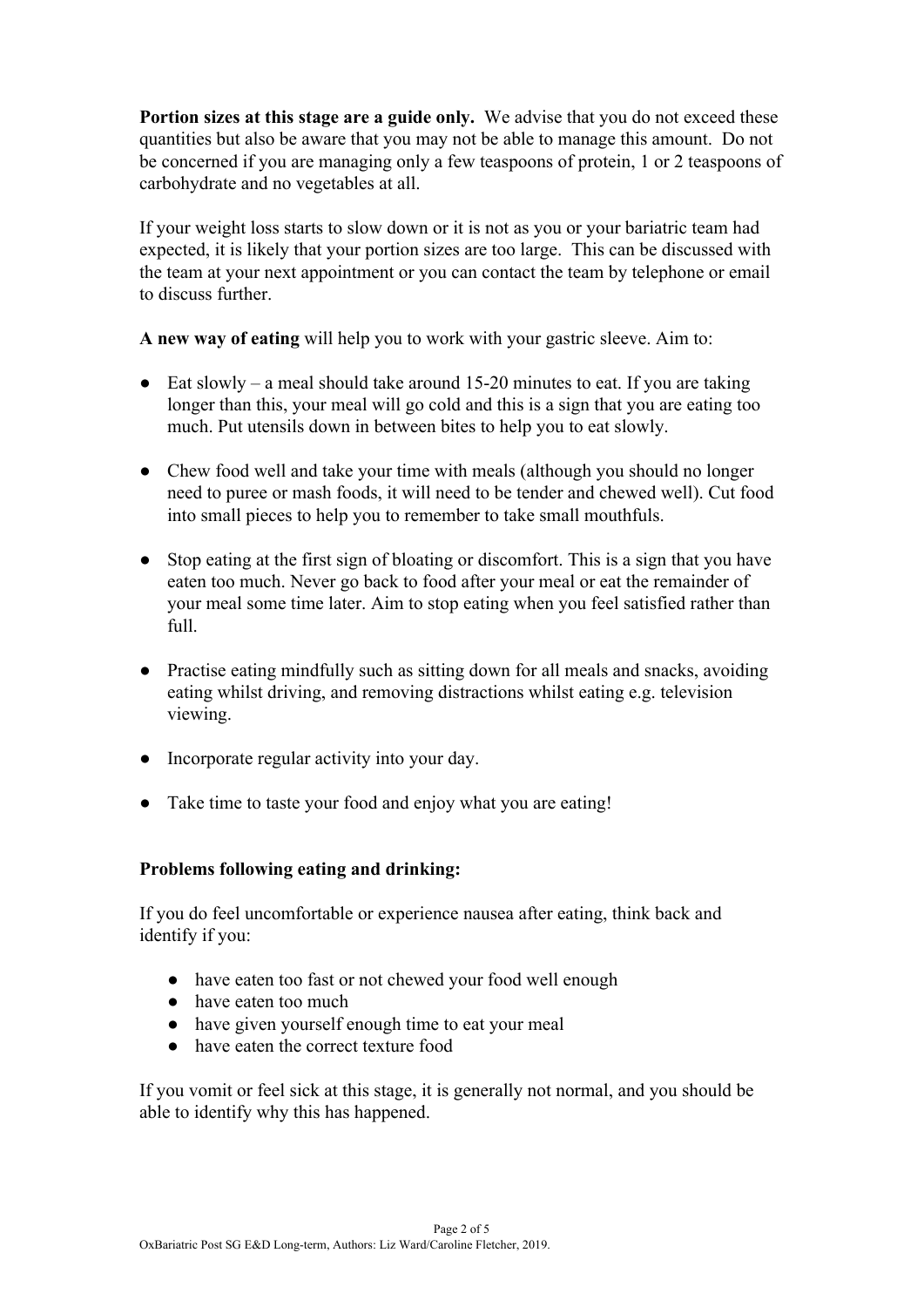Keeping a food diary can be very useful to help you identify the reason for your difficulties. It may be that you keep it for your own records or ask the team to take a look and give you advice.

## **Top Tips for eating a healthy diet following a sleeve gastrectomy**

There are five main food groups which will help you to achieve your nutritional requirements after your surgery. The best source of vitamins and minerals is from a healthy diet so you will need to ensure that your diet includes a mix of each food group. Even when following a healthy diet, you will need to take your nutritional supplements to maintain your health lifelong.

### **Protein foods:**

- Protein foods such as lean meat, fish, low-fat cheese, eggs, beans, pulses or lentils should be included at each meal to meet dietary requirements. Aim to include a variety of protein sources.
- Milk and dairy foods also provide protein and are a good source of calcium to maintain healthy bones. Low fat cheese or low fat cottage cheese, skimmed or semi skimmed milk and diet or fat free yoghurts or milk puddings made with skimmed or semi skimmed milk are a good way of adding protein at main meals or between meals if you are struggling with your protein intake. Three portions of dairy foods per day will ensure you are getting enough calcium from your diet.
- Protein can be boosted at breakfast time by having a small poached/scrambled egg on a small piece of wholemeal or granary toast.

## **Carbohydrate foods:**

- Carbohydrate foods such as bread, rice, pasta, potatoes and cereals may be difficult for some to digest following surgery. Soft white doughy bread should be replaced with wholemeal or granary bread, crisp breads or low fat crackers. Toast may be better tolerated than bread. Aim for 1 small portion of carbohydrate per meal to ensure your blood sugar levels are controlled and you have enough energy to increase your everyday activity levels and incorporate more exercise.
- Carbohydrate foods can also be a good source of fibre if you chose wholemeal or wholegrain varieties of bread, pasta, rice etc.

# **Fruit and Vegetables:**

You may initially struggle to incorporate fruit and vegetables into your diet in order to meet your protein requirements. In time this will be possible and aim to consume 2-3 portions of fruit and vegetables per day. A portion of fruit and vegetables will be much smaller than before your surgery. A small glass of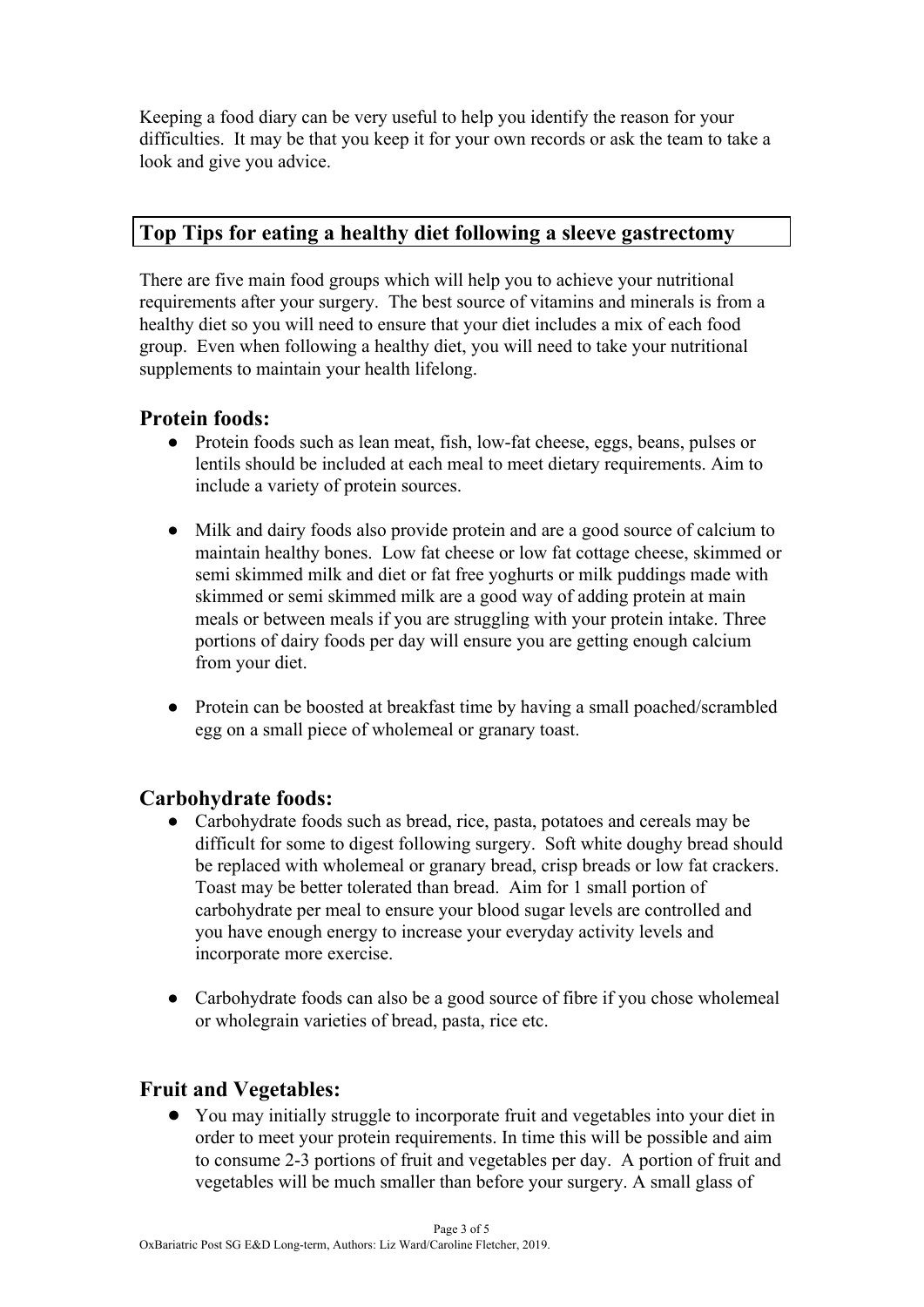unsweetened tomato juice or unsweetened, diluted fruit juice will count as 1 portion. Tinned fruit in juice, a small banana or a portion of small fresh fruit will also count. Vegetables will need to be non-starchy (potato does not count towards your vegetable intake). Initially snacks should be protein based to meet protein requirements.

### **Fat and Sugary foods:**

- Replace puddings with low fat yoghurt. Aim to avoid calorie rich foods such as chocolate, sweets, ice cream, crisps, pastries etc which will cause dumping. These foods will not provide any valuable nutrition so should be avoided.
- **●** Try to minimise the use of spreads and opt for a low-fat spread and low calorie salad cream to replace mayonnaise. Use only a small amount of olive oil or rapeseed oil for cooking if required.

## **Dumping Syndrome**

Dumping Syndrome is the rapid emptying of food from your newly formed stomach pouch into your small intestine. The small intestine fills with this partially undigested food which acts like a sponge to draw fluid into the gut and causes the varied symptoms of dumping. Although dumping syndrome is more common following gastric bypass surgery, patients who have had a sleeve gastrectomy can still experience dumping.

There are 2 types of dumping syndrome:

- "Early" dumping begins during or right after a meal. Symptoms of early dumping include nausea, vomiting, bloating, cramping, diarrhoea, dizziness and fatigue.
- "Late" dumping happens 1 to 3 hours after eating. Symptoms of late dumping include weakness, sweating, and dizziness.

Dumping syndrome is largely avoidable or manageable by avoiding certain foods (e.g. chocolate, biscuits, cakes, sweets, desserts, high sugar drinks) or changing eating habits and behaviours.

How to avoid/reduce symptoms:

- Avoid sugary and high fat foods
- Eat smaller meals
- Take your time with eating and chew food well
- Eat balanced meals with a protein, carbohydrate and vegetable source

Some people will be more prone to dumping with carbohydrate foods than others. If dumping is a problem and there is not an obvious cause (i.e. high fat or sugary foods) it is recommended that you keep a detailed food and symptom diary to help identify which foods are more likely to cause symptoms.

Foods that are higher in fibre (and less refined or processed) will take longer to breakdown and are therefore less likely to cause dumping. For example, some people